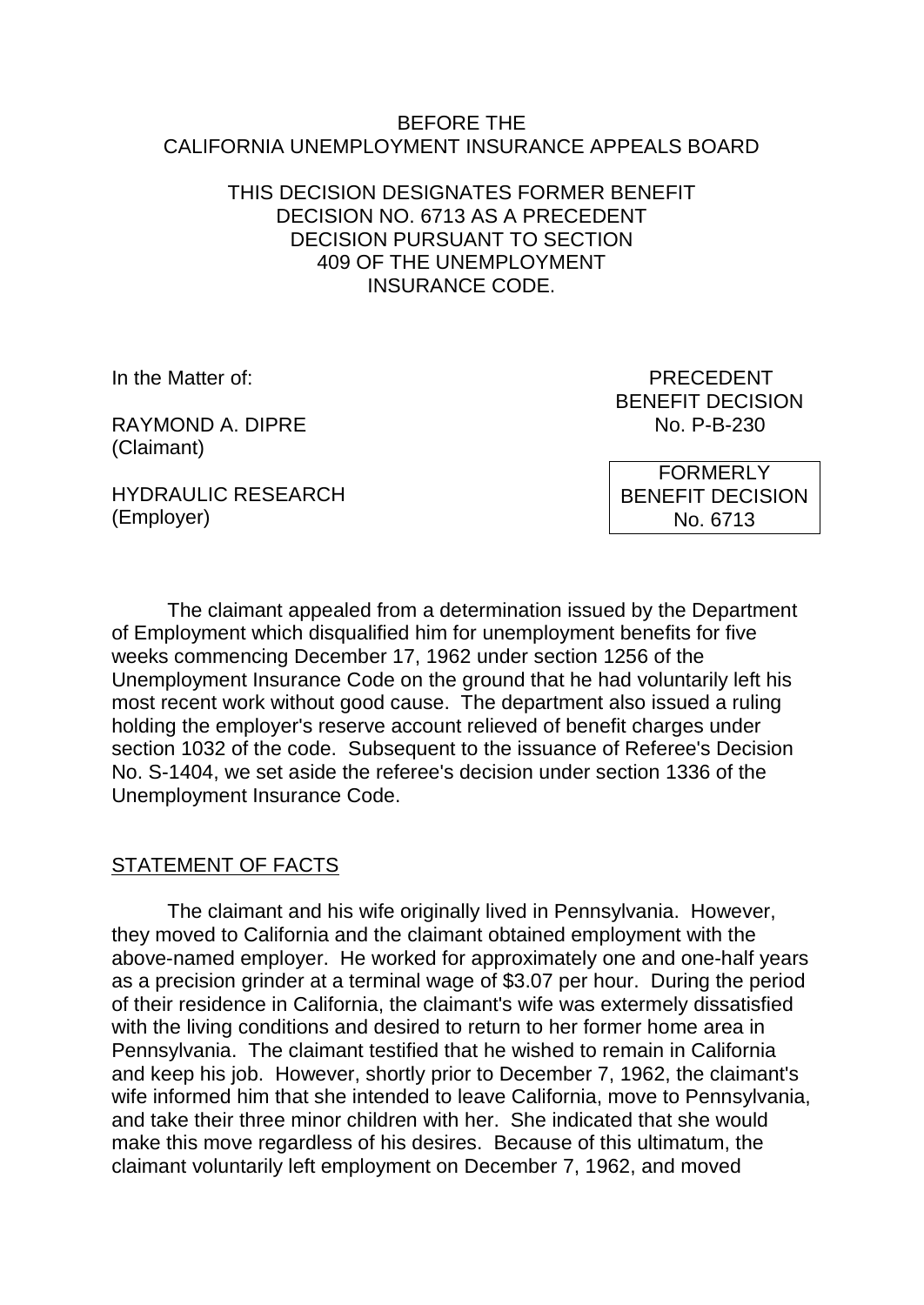with his family to Pennsylvania in order to maintain the family unit. The claimant has at all times been the major support of his family. He became re-employed on or about January 14, 1963.

#### REASONS FOR DECISION

Under section 1256 of the Unemployment Insurance Code a claimant is subject to disqualification, and under sections 1030 and 1032 of the code an employer's reserve account may be relieved of benefit charges if it is found that the claimant voluntarily left his most recent work without good cause. In applying this section of the code, we have held that if the facts disclose a real, substantial and compelling reason of such nature as would cause a reasonable person genuinely desirous of retaining employment to take similar action, then good cause has been shown for voluntarily leaving work (Benefit Decision No. 5686).

In Benefit Decision No. 5091, the claimant left his work as an assistant engineer aboard a vessel because he had recently been married and his wife wanted him to give up seafaring employment. In that case we found that there was no actual necessity or compulsion requiring him to leave employment. There was no evidence to show that continued employment would have jeopardized his family relationship.

In Ruling Decision No. 22, the claimant left his employment to accompany his wife, who was a member of the armed forces, to Washington D.C., where she had been assigned to temporary duty.

In the above cases we held that the claimants' reasons for leaving employment were of a personal nature and not so compelling as to constitute good cause.

In Benefit Decision No. 6112, the claimant presented several reasons for leaving employment, one of which was because his wife threatened to leave him unless he moved away from the area because his mother interfered with the wife. There was no evidence to show that the claimant took any steps to solve this problem between his wife and his mother before leaving employment. We held that the claimant's reasons for leaving were not so compelling as to constitute good cause for voluntarily leaving work.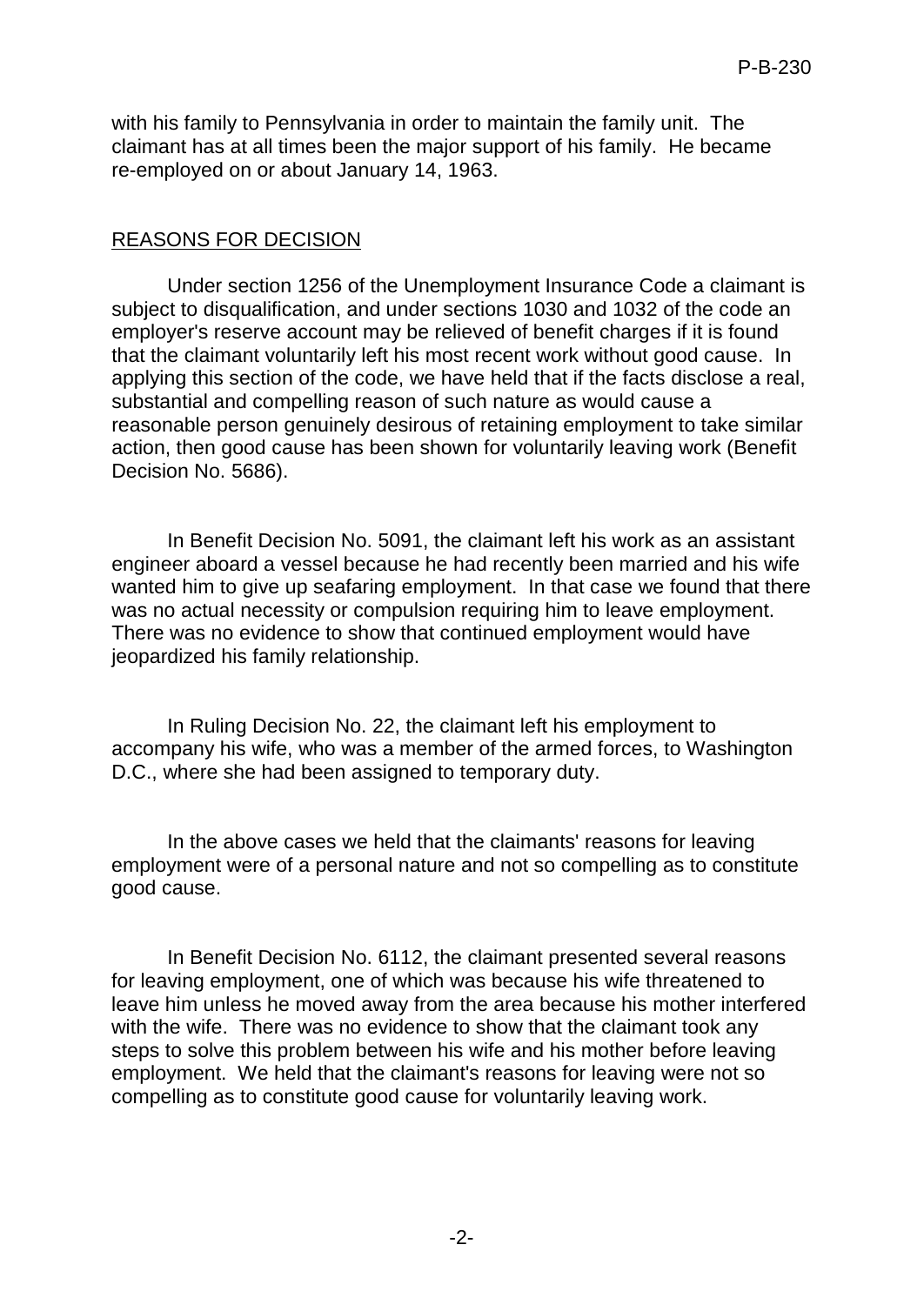In none of these cases was the claimant confronted with the ultimatum presented to the claimant herein; he could retain his employment with the result that he would be separated from his wife and children, perhaps permanently, or he could leave his employment, return with his family to their former home and thus maintain the family unity. We recognize that under sections 103 and 156 of the California Civil Code [both sections now repealed] it is the wife's obligation to live in the domicile established by the husband. However, we believe that the claimant, faced with the ultimatum presented to him, acted as a reasonable person when he chose to preserve his marriage and the family unity. We conclude that the claimant's reasons for leaving employment were of such a compelling nature as to constitute good cause within the meaning of code sections 1256 and 1030.

Since the claimant was at all times the sole support of the family, section 1264 of the code does not apply.

## DECISION

The determination and ruling of the Department of Employment are reversed. The claimant is not subject to disqualification under section 1256 of the code. Benefits are payable providing he is otherwise eligible. The employer's reserve account is chargeable under section 1032 of the code.

Sacramento, California, July 19, 1963.

# CALIFORNIA UNEMPLOYMENT INSURANCE APPEALS BOARD

GERALD F. MAHER, Chairman

LOWELL NELSON

NORMAN J. GATZERT